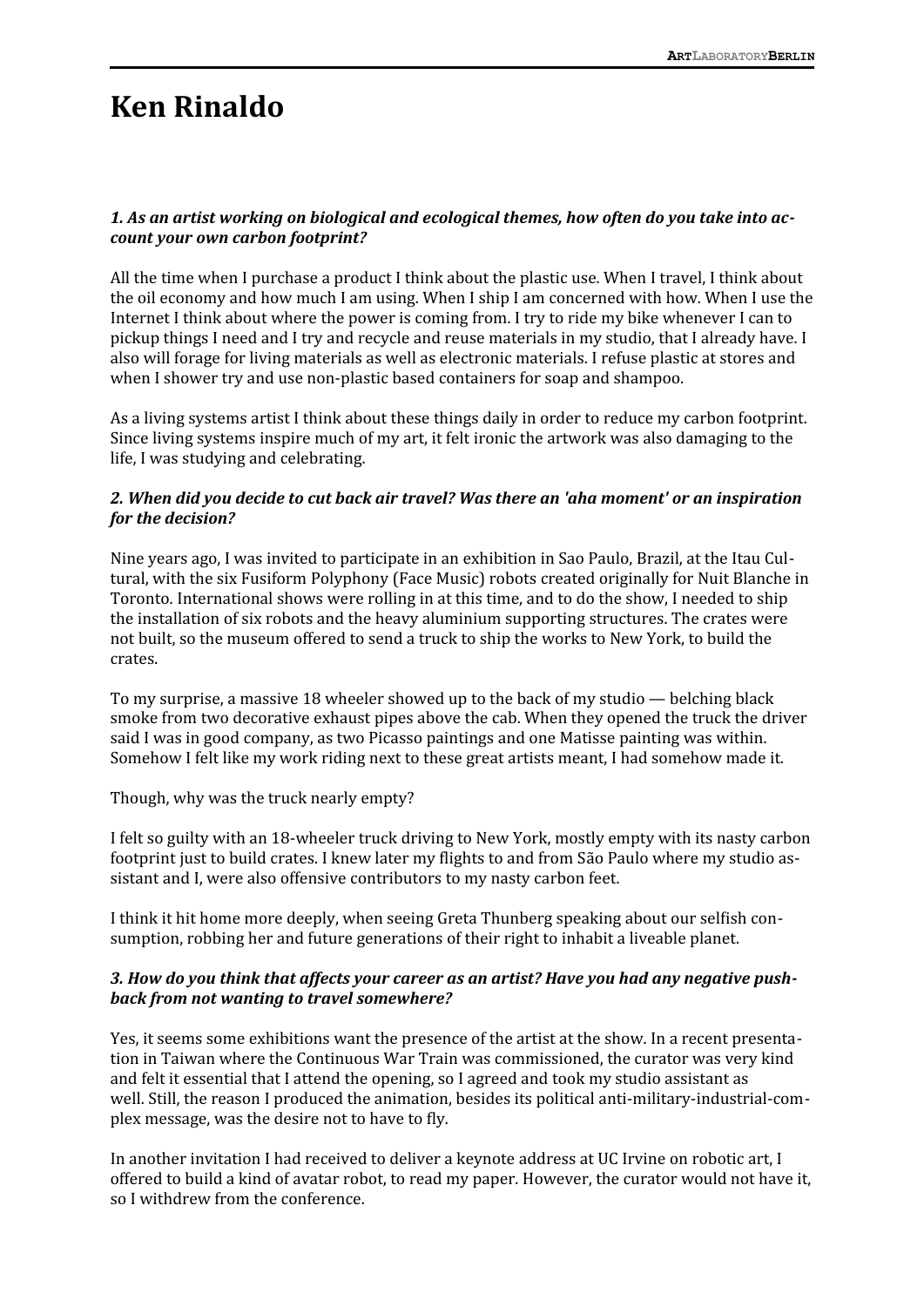Recently when I was invited to exhibit *Borderless Bacteria / Colonialist Cash* at Ars Electronica for their 40th-anniversary exhibition, I was honoured. When I asked if they could produce the work at Ars they said sure; they have a bio lab. I was thrilled and said I did not need to travel. They seemed a bit surprised, though later offered a ticket and honorarium and said it was important to attend, given past winners celebrating the big 40th anniversary.

Near to the time to order the ticket, I was dis-invited as they said they had run out of funds. At that point, given the importance of Ars Electronica as a world stage, I offered to produce the works myself, and have it delivered to Ars. They did not agree to this plan, which lead to more questions.

When I looked more closely at my text surrounding the work *Borderless Bacteria / Colonialist Cash*, I had made a statement about accepting bacteria and microbes as we should accept migrants. After some investigation, I realized Austria was one of the countries with the most stringent access for migrants. I believe perhaps the text I submitted for the catalogue may have been subtly embarrassing to Ars Electronica, or possibly challenging their city, state, and corporate sponsors? This was not intended though perhaps a poor choice of my words.

Additionally, it would have been more expensive for Ars Electronica, given their large scale to have to produce the work in their labs. Still, I was happy that at first Ars Electronica would consider doing the work in their lab, and I think this points to a distinct possible future for such exhibitions, wishing for greener alternatives.

# *4. For the last 25 years or so, a lot of importance has been given to the 'artist as nomad'. Artist residencies, global exhibitions, festivals, and biennales seem to put forward the artist as a 'global figure,' but that means a lot of air travel. In a heating planet, is it possible to find alternatives to the status quo?*

I think it certainly is possible to find alternatives. Art Laboratory Berlin taking the protocol as instruction set, similar to the way John Baldessari or Sol LeWitt's works were produced, where the idea is perhaps the most crucial thing was fantastic. As a neo-conceptualist artist, I feel it is perfectly fine to send instructions, and help frame both the production and presentation of the work.

That the team at Art Laboratory Berlin was willing to engage this process, feels like a real evolution. Our communication has been excellent and quick and has allowed a sense of the artist's presence and mind to exist in the end product, in this exhibition. Not needing to use air travel or expensive shipping to move the work from place to place is fantastic.

When many artists do not necessarily even construct their own works, it seems logical that to build work remotely rather than shipping work, can also benefit local communities vs. supporting a dying carbon-based economy.

I am also often struck with how much of a show budget is expended with international travel and shipping. Given the large-scale nature of some of my works, 90% or more of a budget can be expended with just shipping alone. This also feels very sad, as the artist tends to receive minimal funds, and often the art funds go toward shipping companies, airlines, and customs fees.

While so many artists like the status of having an international practice, I think we all must learn alternatives to this stance. It is promoted in so many areas, such as in education. One becomes a full professor by having an international practice vs. a national or local practice, where you may only be an associate or assistant professor.

Since these realizations, I have been trying as much as possible, given the nature of my practice, to find ways of exhibiting my work internationally without needing to fly. This is challenging, as my work is generally large interactive robotic exhibitions.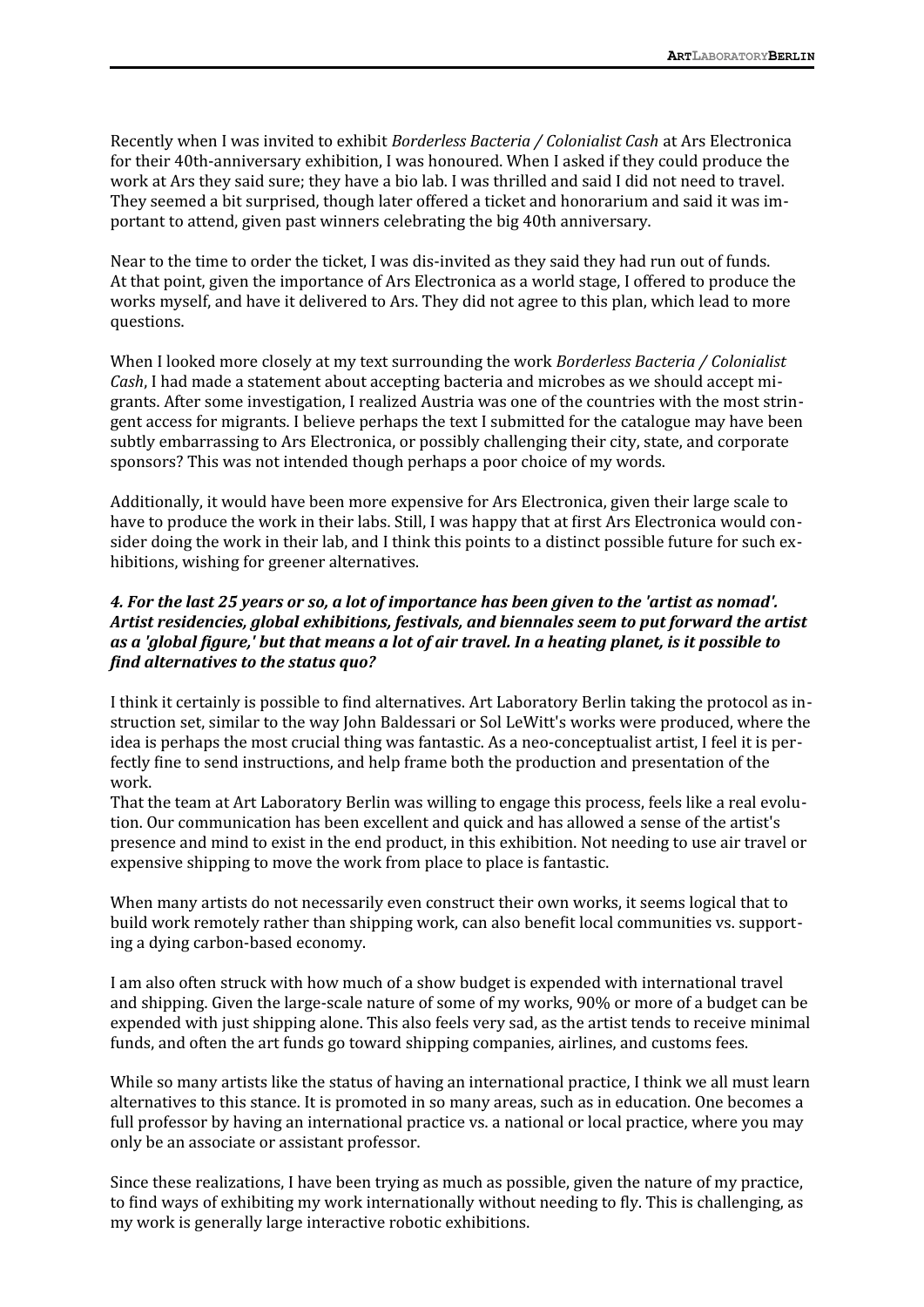I have had some luck with this, especially with works that are animation based, or digitally based. Recently I did an exhibition in Toronto called the *Digital Animalities*, where the curators invited my *Seed* Series Prints. Fortunately, the exhibition curators were willing to print the works in Toronto to my specifications. They then received the works into the University collection, which made me happy.

For me, perhaps doing so much international travel, I started to think of new ways of redesigning my practice that would allow the work to travel virtually. At this point, when I receive an international exhibition invitation, my first thought is how I can do the exhibition and still participate, and reduce my carbon footprint?

#### *5. What is your ideal balance as an artist living in the third decade of the 21st century?*

Well, most art seems to now be viewed online in some way. At first, my mind goes to virtual reality. Still, recently I have read that the most massive coal-fired machine on the planet is, in fact, the World Wide Web. This makes me sad, given I also keep and maintain a significant web presence.

In the ideal world, we would find alternative ways of powering the web, Solar, or microbialbased. The energy is there, though the infrastructure is not there, yet. I find great hope in electric planes and believe this will happen eventually. Still, so much of capitalistic practice is based on extractavist philosophies, where we just decimate natural environments for metal and minerals. I believe there have also been some early models of art that heals the planet, and thinking of the artwork as a living system, that helps to improve local sites such as the works of Wolfgang Laib, Agnes Dennis, Mel Chin, or Helen and Newton Harrison.

I think the perfect balance would be artworks that, in some way, instantiated action and offered a kind of healing moment for the planet. This may have to happen locally, spread ideational, and in other ways, act as a seed to future generations.

I can imagine artists having living avatars and find great humour in artists such as Maurizio Cattelan that, for years had a stand-in for him, since he did not want to go to all his openings. Perhaps every city should have artist avatar businesses, where avatars show up on behalf of the artist. Artists like Banksy have also managed to create tremendous excitement and mystery surrounding not knowing who they are.

As I study and research living systems theory, the interconnection of our brains also require proper cooling. Still, when the body dies, the brain only partially dies, as we leave behind ideas and information, or works of art we hope to persist in some way. If these ideas could be stored and in low carbon ways, then they could allow us as humans, to pass on what we have learned to future generations, without the massive carbon footprint.

I know there are experiments, for example, to store information in DNA, or in inert quartz crystals. In the end, perhaps the art I am most interested in, is living, and does not last forever. Like life it may have a cycle of birth, life, death, and degradation.

I am now obsessed with Fungi as an art material, after seeing the Fantastic Fungi film featuring Paul Stamets a few weeks ago.

#### *6. Festivals implicitly combine the global with the local, which usually means flying a lot of people into a location. How could that be done differently? What would a low carbon or carbon-free festival be like?*

A low-carbon festival for me would exist in a city where there is lots of bicycle infrastructure. It would not necessarily allow flights or massive crates to be shipped. While the spectacle is important, I think works that amplify the subtlety of life and instead try to slow the experience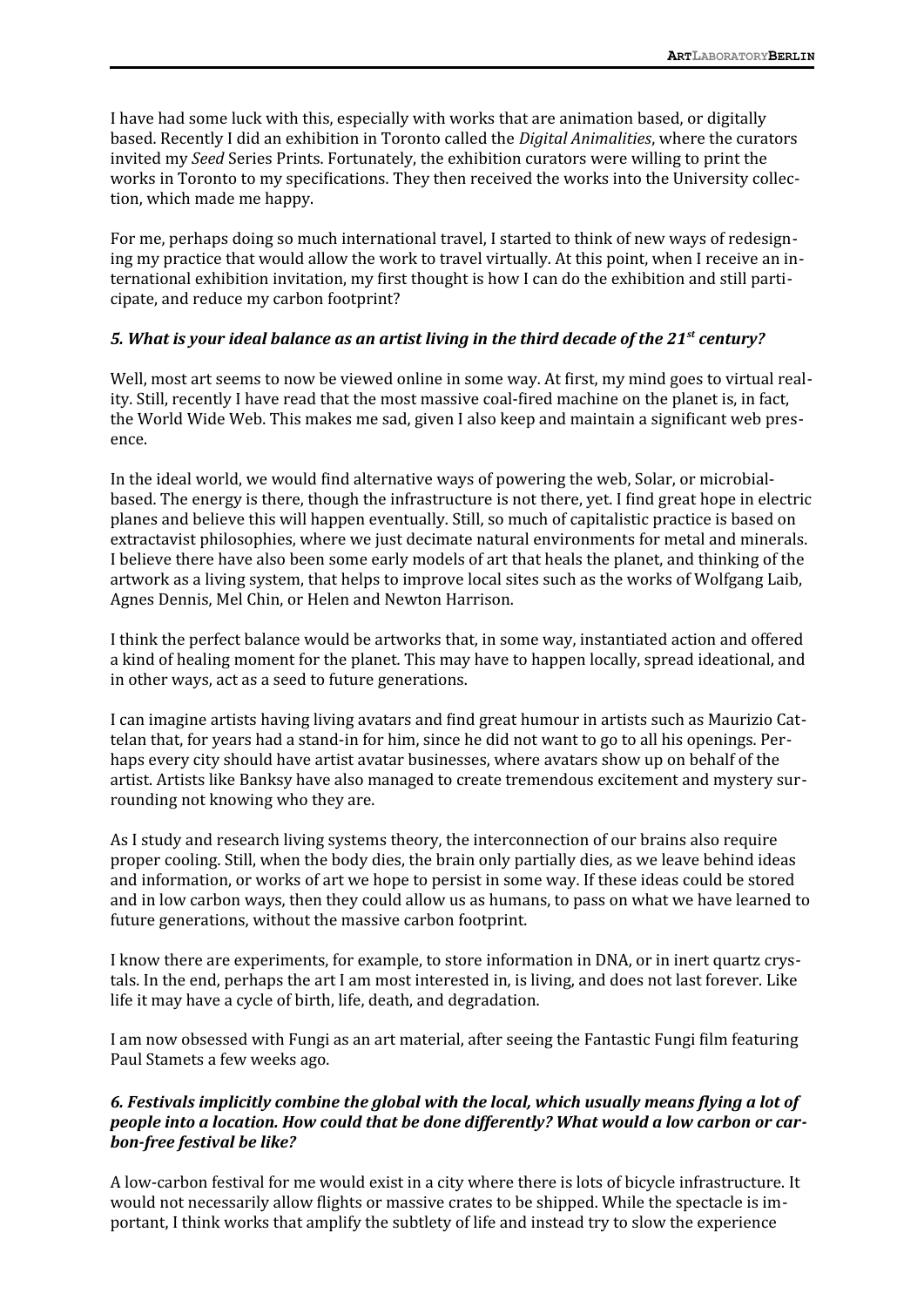down, and help people to see the beauty inherent in the local would be preferable. Projection mapping has tremendous theatrics, if that is necessary, and can also amplify the small and slow moving.

I have been much more excited about local exhibitions in my City within short 2 to 3-hour distances. Even these require cars, and at times I have delivered my artworks on my bicycle. I am also excited by cargo bikes, where human power can be used to produce works of art.

I think transmitting video and film digitally is another excellent example of art that can be experienced at a distance or sent at a distance, and have a local influence on ideas.

#### *7. Could you imagine any of these ideas affecting how you produce your artworks?*

Yes, it has already impacted my ideas and affected how I produce my artworks. My most recent piece called *Scatter Surge; Holobiome* is one such example. Because it uses Maple wood from a falling tree next door to my studio, I was able to create mobiles of this tree with natural rocks and recycled plastic. By reusing material, honouring this ancient tree that was twice my age, was part of the intent and thinking about the cycles of life and death.

It's primarily constructed of materials, which WILL degrade, I see future artworks that will be much more based on fungi growth and degradation as the main focus of future works of a life affirming art.

Still, I am obsessed with machines and their emergent properties. I feel they are part of our evolution as a species. As the hammer and drill are an amplification of a muscle, the algorithm is an amplification of our minds. They will not go away. We must find better ways of powering them. I think this is a critical moment for our human species, and if we can get it right, we may become an emergent being.

Though as a human on dying planet, I also feel I must take responsibility, as much as I possibly can, by using less carbon in the process of creating, making, and distributing my ideas and artworks.

#### *8. What would you wish or hope for the next generation of artists in dealing with these questions?*

I feel the next generation already can see the challenges of our environment. It is often young people who seem to recognize we have been a part of a long trajectory of these damaging consumption and consumerist waste cycles. All are dark behaviours spurred on by capitalistic practices, and the recent fires in Australia are just one example of these environmental calamities. If one billion humans had died as a result of an international weather related calamity, we would be far more concerned, than the one billion animals that died in those fires.

I think many are realizing that we don't all need 3000 square foot (278 Sq m.) homes, and micro homes are all the rage now. This is part of the realization that material wealth is not as satisfying, as the time we have to develop our beings and individual voices, hopefully through art and free expression, allowing us to connect with others.

Stuff does not define us, though ideas have wings allowing them to spread in myriad ways globally. Great musicians and composers are an exquisite example of that.

They have sent their music through time, as a structure for future orchestras to play. I wish to send my ideas through to the future, as visual, aural and organizational artworks, that others may enjoy. Information Arts can be poetic when we have galleries and museums willing to engage in these greener practices.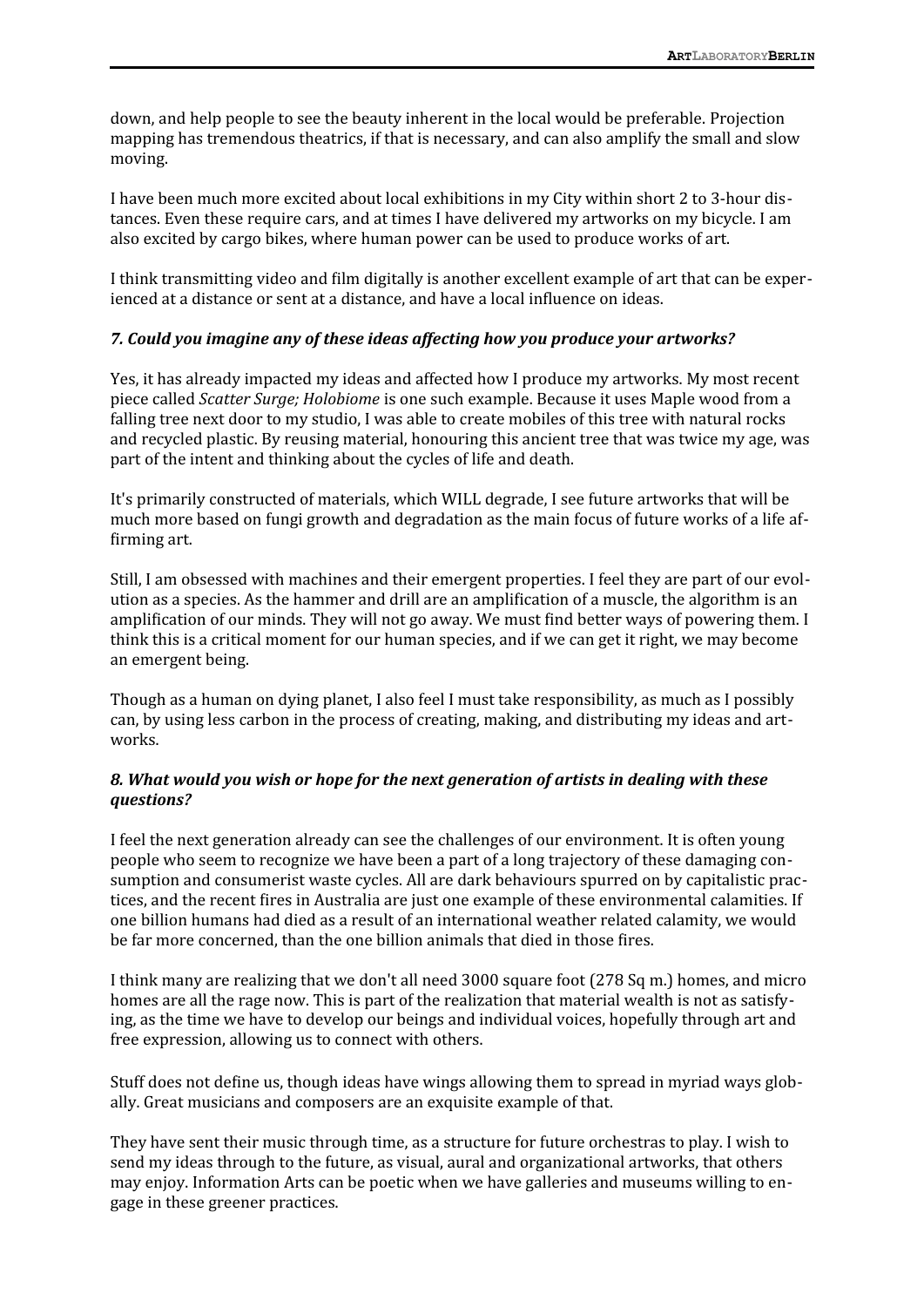# **Saša Spačal**

# *1. As an artist working on ecological themes, how often do you take into account your own carbon footprint?*

I think about my carbon footprint of my travels and my artworks all the time. For three years now I have been researching and applying different strategies how to lower it: less flying, considering sustainability of materials for my artworks and how the artworks are produced, transported etc.

#### *2. For the last 25 years or so a lot of importance has been given to the 'artist as nomad'. Artist residencies, global exhibitions, festivals and biennials seem to put forward the artist as a 'global figure,' but that means a lot of air travel. In a heating planet is it possible to find alternatives to the status quo?*

Yes, for events in Europe it is especially easy to switch to train, car or bus travel. I found these alternatives also less stressful, healthier and more enjoyable, not to mention productive. Train travel is perfect writing, reading, thinking time for me.

# *3. What is your ideal balance as an artist living in the third decade of the 21st century?*

An option would be to send my work with instructions for technicians to set up the work, so my travel would not add to my carbon footprint.

# *4. Festivals implicitly combine the global with the local, which usually means flying a lot of people into a location. How could that be done differently? What would a low carbon or carbon free festival be like?*

Some festivals and exhibitions are already asking artists and audiences to travel on land. I also noticed some initiatives to organize group land travel for the audiences from major cities in Europe. I think this is the way to go.

# *5. Could you imagine any of these ideas affecting how you produce your artworks?*

At the moment I think a lot about sustainability of my artworks in terms of how to plan their life after the exhibition(s), what kind of materials to use etc. It makes the process much more complex of course but also a very interesting research at the same time.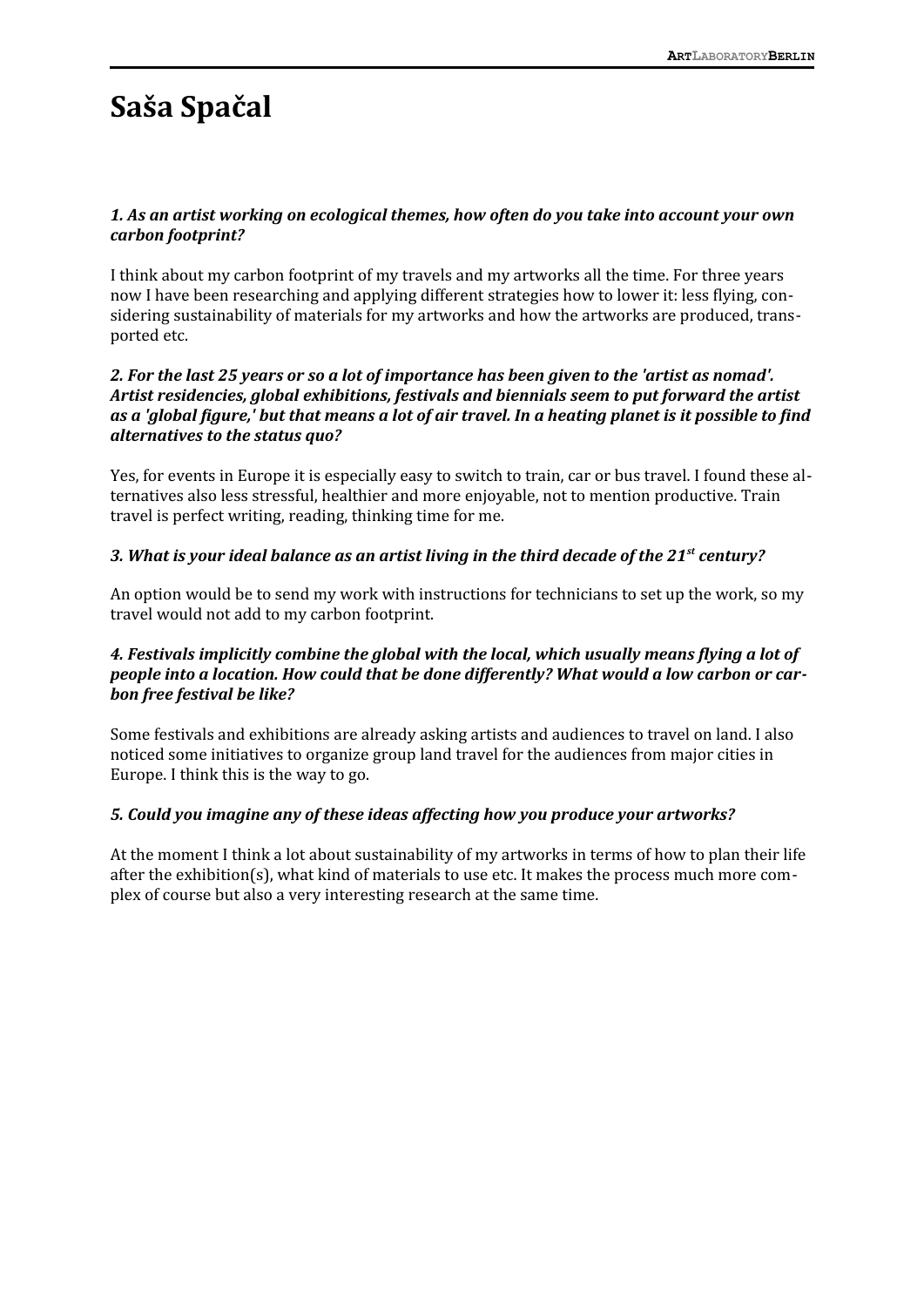# **Kat Austen**

# *1. As an artist working on ecological themes, how often do you take into account your own carbon footprint?*

Constantly.

#### *2. When did you decide to cut back air travel? Was there an 'aha moment' or an inspiration for the decision.*

In 2018 I completed a project on the consequences of the climate crisis in the Arctic. It is called *The Matter of the Soul*, and centres around an experimental music symphony and sculptural installation. That year I also flew to two other continents and commuted by plane to deliver a lecture course and fulfil a fellowship in the UK. I premiered *The Matter of the Soul | Symphony* at Howard Assembly Rooms in Opera North in the UK in October, just as the IPCC released a critical report that announced that we must make drastic changes to all aspects of our lives in order to limit warming below 1.5 degrees**\***. Dire consequences are predicted if warming beyond 1.5 degrees occurs.

I decided to assess the impact of my own travel. While it was undoubtedly allowing me to carry out work, I could not argue that the impact of the work would be any greater in far flung locations than carried out nearer to home. I was not convinced that my individual carbon footprint was going to be offset by the consequences of my travelling for work, even though my work aims to address the climate crisis. So, I decided to trial not flying for a year in 2019. I have had to make some tough decisions and turn down work. But many collaborators and producers have been incredibly supportive of it, and I was busier last year than ever – and all closer to home. At the turn of 2020, I decided to continue to limit my travel in general, and not to fly.

# *3. How do you think that affects your career as an artist? Have you had any negative pushback from not wanting to travel somewhere?*

On the whole, I have received very good feedback on the decision itself – I have never had anyone say it's the wrong decision but have often heard people say they couldn't do it themselves. I have had to turn down work, and some collaborators and producers have struggled to accommodate the additional cost or travel time requirements. Yet many more have been very supportive and have facilitated my involvement through other means. There is one crucial point that outweighs everything. My art is entirely an expression of my being, a synthesis of what I experience. I could not continue to make work if I was living with a discordant hypocrisy at the heart of myself.

# *4. For the last 25 years or so a lot of importance has been given to the 'artist as nomad'. Artist residencies, global exhibitions, festivals and biennales seem to put forward the artist as a 'global figure,' but that means a lot of air travel. In a heating planet is it possible to find alternatives to the status quo?*

Yes, but it requires a culture change. It's coming. Rosie Braidotti said of digital nomads a few years ago in a lecture in Berlin: "get a life": belong somewhere, have a life in a place that means something to you. I think it's good advice – how can we really understand without being invested at a local level? It is no longer the universal sign of success to travel and exhaust yourself – the tide has changed and this is no longer revered. We see "flight shame" becoming more and more prevalent. While the pull of networking and being seen in the right places is still important, it is unsustainable and as such it must be replaced. Listen to the really young people – they know. Listen to the climate scientists – they know. There's no choice but to change. If we don't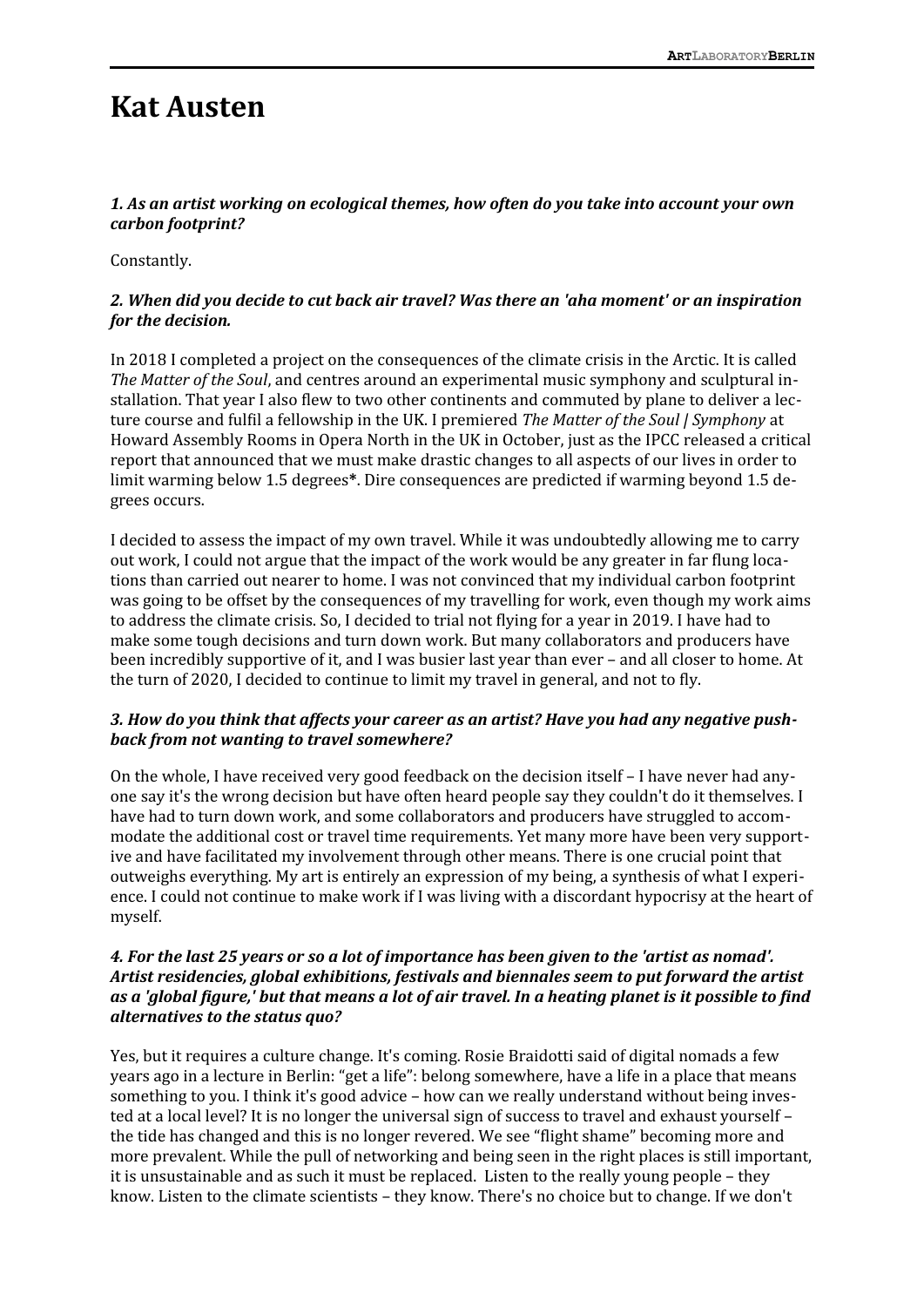do it voluntarily, the world's systems will morph to force us to.

#### *5. What is your ideal balance as an artist living in the third decade of the 21st century?*

My ideal balance is to continue to be able to make meaningful work that speaks to people, to be able to construct the reality that I see. I would dearly like to be able to see a reality where we begin to live with greater care for each other, for more-than-human others, for the future. This is something that we all have to achieve together.

# *6. Festivals implicitly combine the global with the local, which usually means flying a lot of people into a location. How could that be done differently? What would a low carbon or carbon free festival be like?*

The OSCE days coordinate a multi-nodal festival, occurring at the same time in different locations and sharing knowledge. While there are limits to this approach, it seems a good starting point. Of course, we have to also consider the carbon footprint, and the resource extraction implicit in an online presence, just as we would have to consider that some artworks cannot be shared through online media. Nevertheless, it seems like a good place to start.

#### *7. Could you imagine any of these ideas affecting how you produce your artworks?*

They already do. My decisions on media, delivery and location are all directed by a balance between predicted environmental impact and artistic / aesthetic impact.

#### *8. What would you wish or hope for the next generation of artists in dealing with these questions?*

I hope they have to fight fewer battles to be able to progress as artists and live within planetary boundaries. Or a solar-powered flying condor to get around, like in Les Mystérieuses Cités d'Or. But they'd all be too young to remember that.

**\*** *Global Warming of 1.5°C, an IPCC special report on the impacts of global warming of 1.5°C above pre-industrial levels and related global greenhouse gas emission pathways, in the context of strengthening the global response to the threat of climate change, sustainable development, and efforts to eradicate poverty*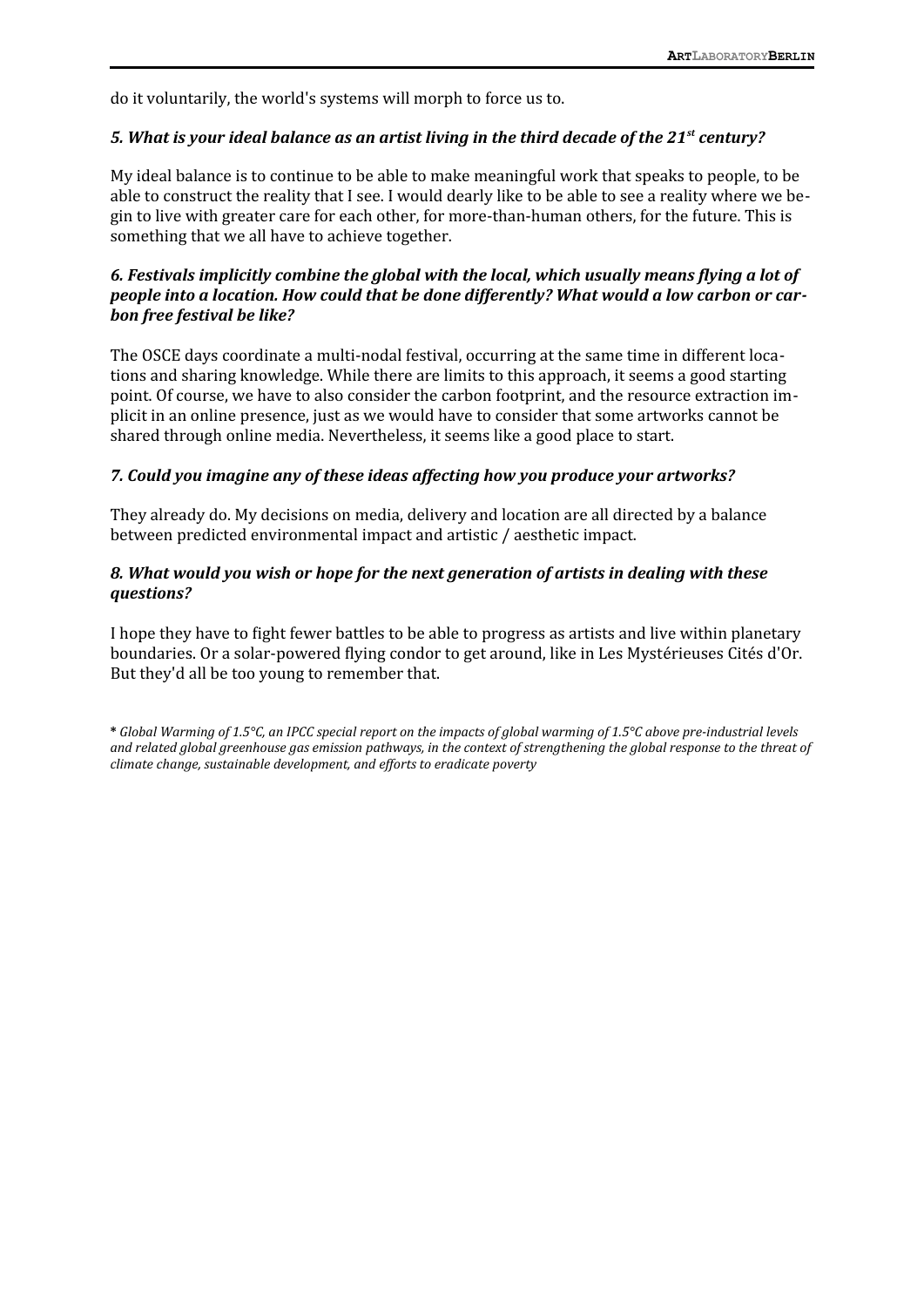# **Margherita Pevere**

#### *1. As an artist working on ecological themes, how often do you take into account your own carbon footprint?*

My interest in how we, humans of the global North, traverse ecosystems draws back to the early 2000s. Today, it is an underlying theme of my research.

The first time I addressed the topic was for my BA in political sciences. For my research, I addressed how the tension between the Venetian landscape – a topic in the works of European artists such as Giorgione and Goethe – and the local industrial growth of the late 20th Century, which disrupted such landscape in change of a glaring economic growth.

Today, my artistic work builds on themes of ecological complexity. Sometimes it explicitly addresses environmental disruption; sometimes the reference is less explicit. There is a trajectory that connects the theoretical approach of my BA research, fifteen years ago, to the radical interest for material imbrication and agency of my artworks.

The idea carbon footprint is a useful conceptual tool. However, I think we should not take it as a universal reference for how we impact the ecosystem. Sometimes, one may need a lot of resources to make something meaningful – which may be the case of art.

#### *2. For the last 25 years or so a lot of importance has been given to the 'artist as nomad'. Artist residencies, global exhibitions, festivals and biennales seem to put forward the artist as a 'global figure,' but that means a lot of air travel. In a heating planet is it possible to find alternatives to the status quo?*

We have to! It's time we develop new paradigms. We need to be bold. The idea of the 'artist as nomad' is powerful and fascinating, but I think it retains some  $20<sup>th</sup>$  Century narrations we need to overcome. It retains traces of what I consider obsolete idea of freedom, where all choices are available with virtually no consequences. The best example for this is digital technology, which allowed a more-connected world: what is the true material weight of every email? Of every picture we share? Even replying to these questions – a dialogue opportunity I am grateful to you for – involves material rearrangements, toxic waste, rare earth mining at some nodes of the chain.

I am an artist and scholar. Both arts and academia involve traveling extensively in name of knowledge exchange. This experience has been significant, for me, for understanding better today's ecological complexity: there is little black and white, most of our choices embrace vast portions of the colour spectrum.

Artists are existential nomads, not geographical.

#### *3. What is your ideal balance as an artist living in the third decade of the 21st century?*

I wish slowing down was more accessible. We live in a time of constant updates, fast consumption of information and objects; things get old so fast. This affects the way we work. I quit social media also for this reason.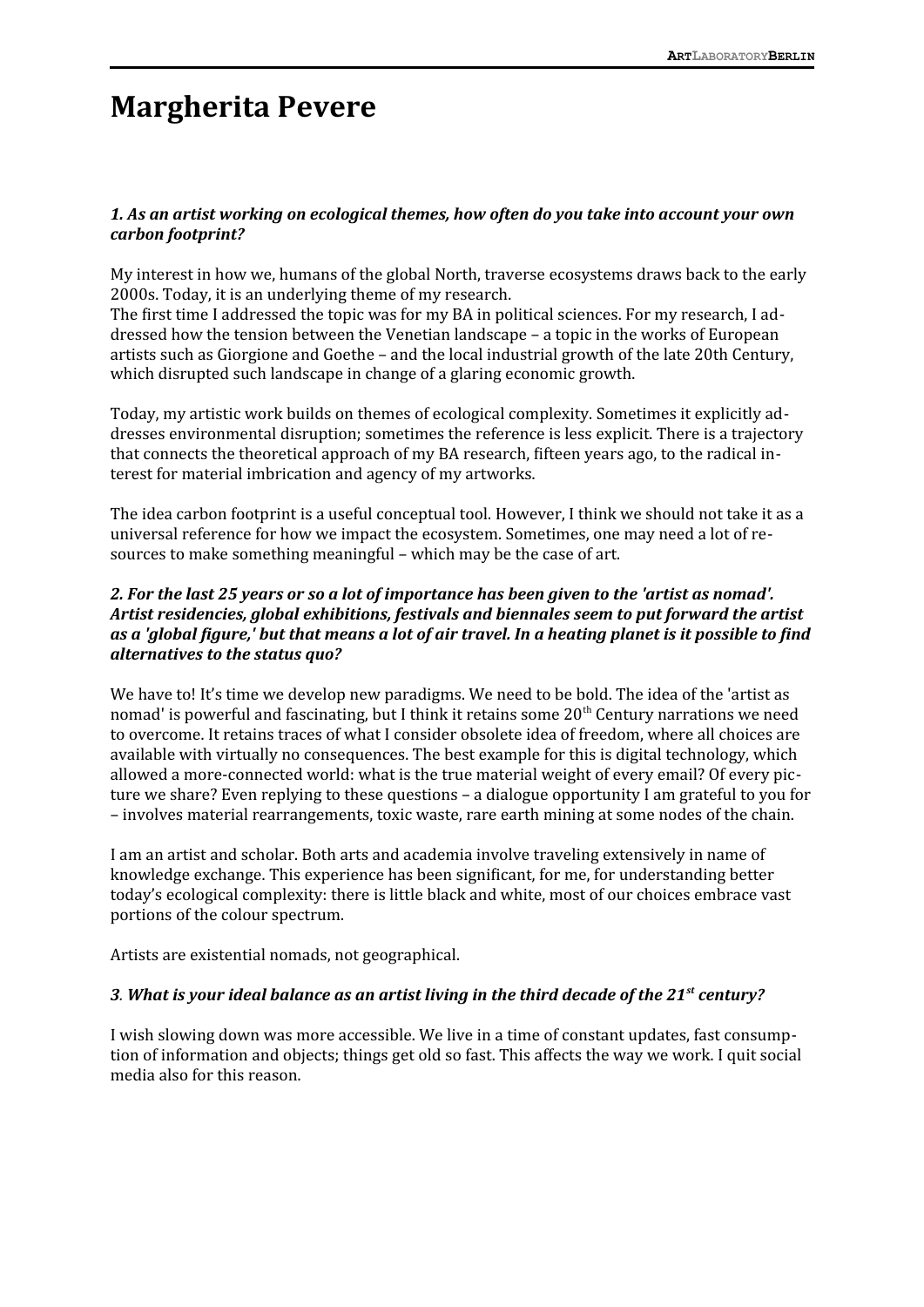# *4. Festivals implicitly combine the global with the local, which usually means flying a lot of people into a location. How could that be done differently? What would a low carbon or carbon free festival be like?*

I would ban duct tape as first thing. Duct tape is a versatile tool, but its use is temporary, and it's a non recyclable waste. As second thing, I would lower music volume, unless a certain loudness is necessary for the artist's intention. These two examples might sound like jokes, but to me they suggest how so many of the common festival features are invisibly tied with the ecological problem.

Another thing is how artists, curators, and scholars travel. I admired an initiative by Kone Foundation, the funding body that supports my PhD. Last year, Kone Foundation launched a specific call to cover train travel costs. My travel plans did not meet the call time frame: I did not apply, but found the initiative exemplary.

# *5. Could you imagine any of these ideas affecting how you produce your artworks?*

They have already been affecting my artworks. I work very carefully with materials – not in terms of quantity, but *how of they act* and *what they mean*. But there is still a lot I hope to learn. I plan to work less with installations in the future – but for multiple reasons. I will continue negotiate decent fees, which hopefully would allow me travel less. Beside this, I will continue to be inspired from ecological complexity, and pursue radical artistic practice.

#### **6.** *What would you wish or hope for the next generation of artists in dealing with these questions?*

I wish bold artworks that are not afraid to embrace complexity and manifest it.